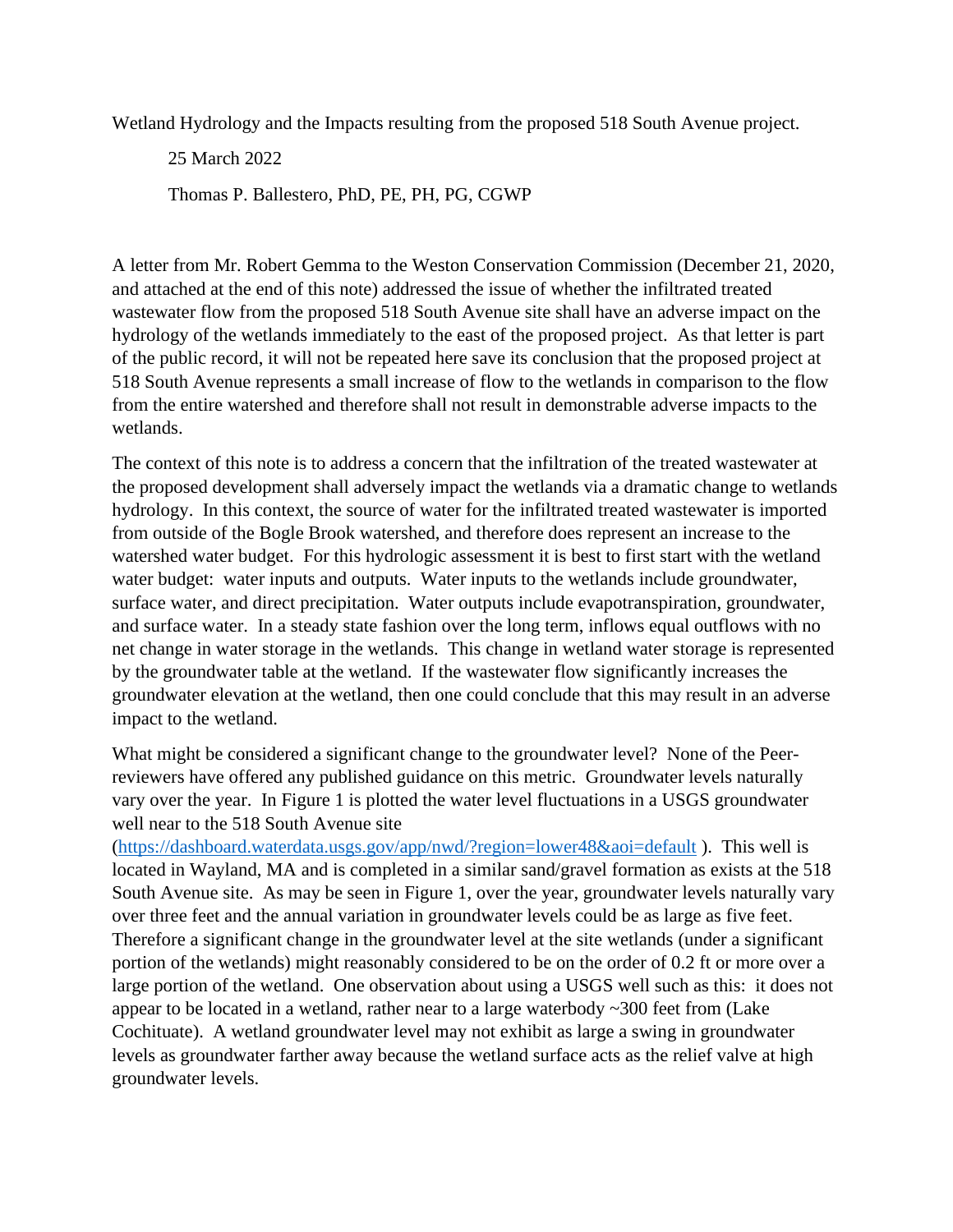The updated MODFLOW groundwater model using a constant head boundary at the intermittent stream and typical infiltrated water volumes, although not designed to perform wetlands hydrology, predicts an average increase in the groundwater elevation *at the western edge of the wetlands* to be less than 0.2 feet. Again, this is at the edge of the wetlands, not under the entire wetland system. Because of the very high soil permeability below the 518 South Avenue site which continues under the wetlands to the east, the infiltrated treated wastewater will flow below most of the wetland footprint, and the change in the groundwater level under the entire wetland therefore shall be much less that the  $\sim 0.2$  feet predicted by the model when spreading out this wastewater flow under larger portions of the wetland rather than focusing on just the western edge. Therefore this groundwater model implies that the infiltrated treated wastewater does not dramatically change wetland groundwater levels and therefore there is no adverse effect to the wetlands.

Looking at the water budget for the wetlands, in an undeveloped state and on an annual basis, about 40% of precipitation is lost to evaporation and the remaining 60% goes to groundwater and runoff (Figure 2). The Bogle Brook watershed area above the downstream end of the 518 South Avenue site is 262 acres. Average annual precipitation for the watershed is approximately 44 inches. Therefore the water that goes to groundwater and runoff that supplies the wetlands east of the site is the product of the annual precipitation, the watershed area, and the fraction that is not lost to evaporation (0.6, Figure 2), or 576 acre feet per year. The average wastewater flow is 22,000 gallons per day or 24.6 acre feet per year, representing 4% of the groundwater and surface water input to the wetland. No documentation has been found that indicates that this small change in average annual hydrology will create an adverse effect on the wetland system. Coupled with the results of the groundwater model the conclusion found by the Gemma 2020 is supported by the further evidence presented here.

An interesting observation by the potential increase of groundwater levels at the western edge of the wetlands under discussion is that this may allow the wetlands to expand farther to the west, and in this scenario, rather that the infiltration of treated wastewater resulting in wetlands loss, it not only supports existing wetlands during the driest times of the year (although climate change is increasing extreme precipitation amounts like that of the 10-year storm, predictions are that the number of dry and very low precipitation days shall also increase, therefore in the future, drier periods shall become drier,<https://science2017.globalchange.gov/chapter/7/> ), it may also lead to creation of new fringe wetlands.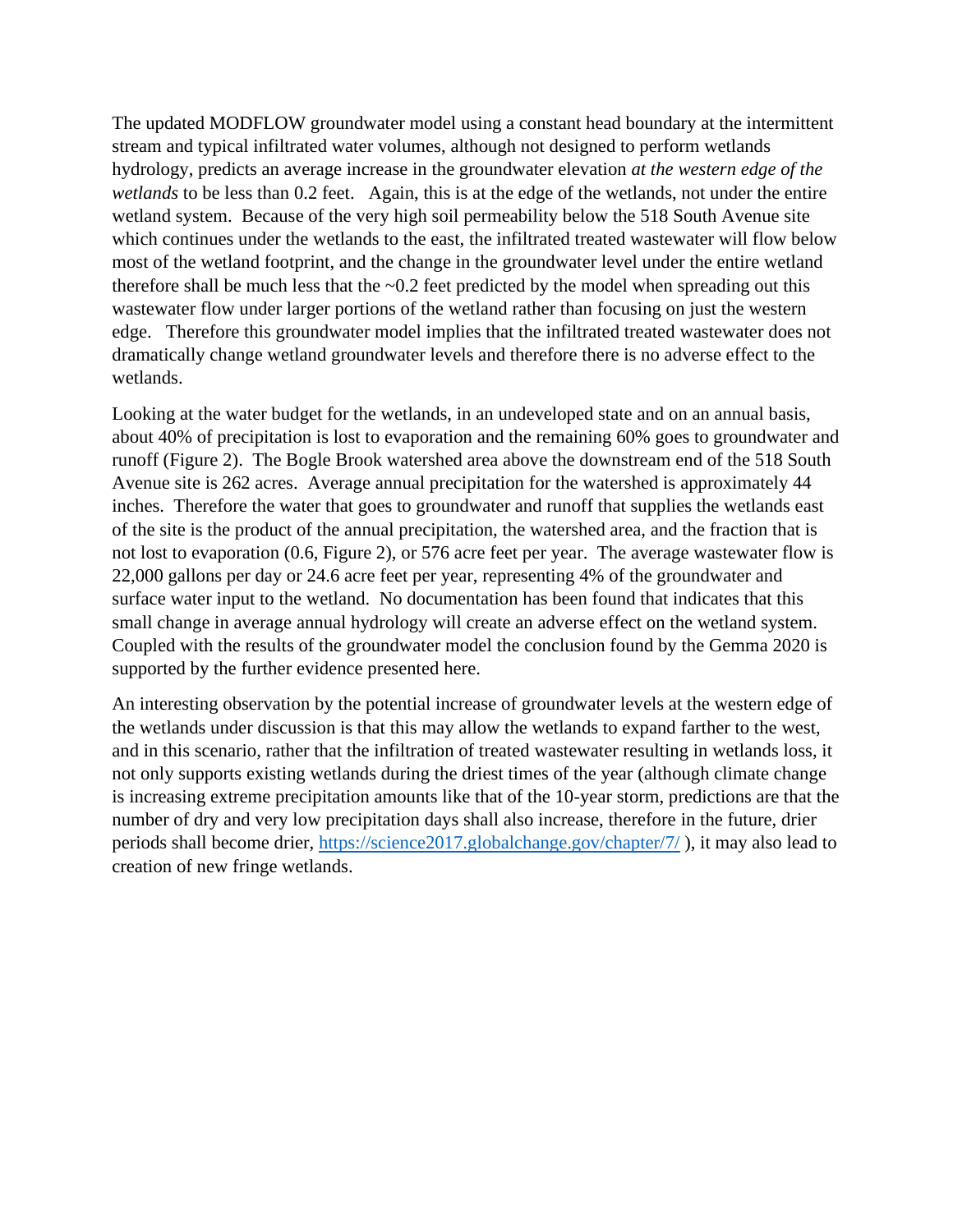

Figure 1. USGS water level data for Wayland, MA groundwater well [\(https://groundwaterwatch.usgs.gov/AWLSites.asp?mt=g&S=421853071220501&ncd=awl](https://groundwaterwatch.usgs.gov/AWLSites.asp?mt=g&S=421853071220501&ncd=awl) ) .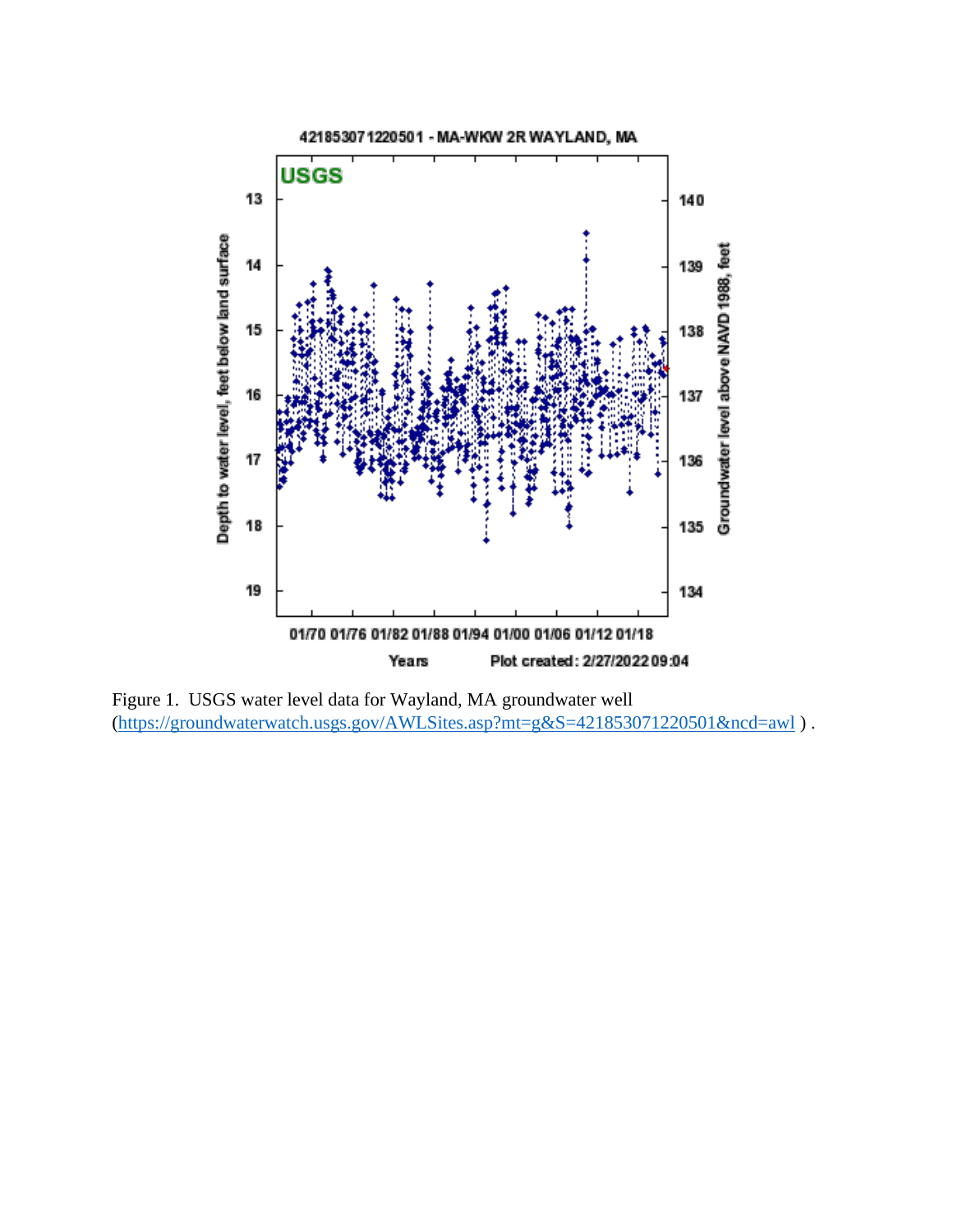

Figure 2. Typical water budgets for developed and undeveloped sites [\(https://cfpub.epa.gov/watertrain/moduleFrame.cfm?parent\\_object\\_id=170#](https://cfpub.epa.gov/watertrain/moduleFrame.cfm?parent_object_id=170))

Lastly, the "Design Event" to consider the characteristics of mounding at the infiltration systems is: high groundwater table that is maintained for 90 consecutive days, high wastewater loading for 90 consecutive days, and the 10-year, 24-hour rainfall event. This design event has transformed in the eyes of some to be a common occurrence event in critiques of the proposed site design. To understand the probability of such an occurrence, the probability of each of these occurrences may be estimated and then multiplied together assuming that they are independent events. The selected high groundwater table is a groundwater level not exceeded 80% of the time therefore the exceedance probability (Pe) is 0.2. The USGS Wayland, MA gaged well shown in Figure 1 began daily reading of groundwater levels 24 February 2021. The daily data is displayed in Figure 3 and on that figure the yellow horizontal line is the groundwater depth created by Tropical Storm Ida. Clearly, the maximum groundwater elevation does not persist for more than one day, let alone 90 days. Groundwater elevations may remain high for a number of days, for example, using the depth to water of the Tropical Storm Ida event, which is not the highest of the year, one can see that for 16 consecutive days, the depth to groundwater was equal or shallower (meaning that the groundwater elevation was high). The Tropical Storm Ida event produced a groundwater elevation near the 80% highest level. In the Wayland well record, on two occasions in 2021 the depth to water was shallower than the 20% level (10.66 feet) (note: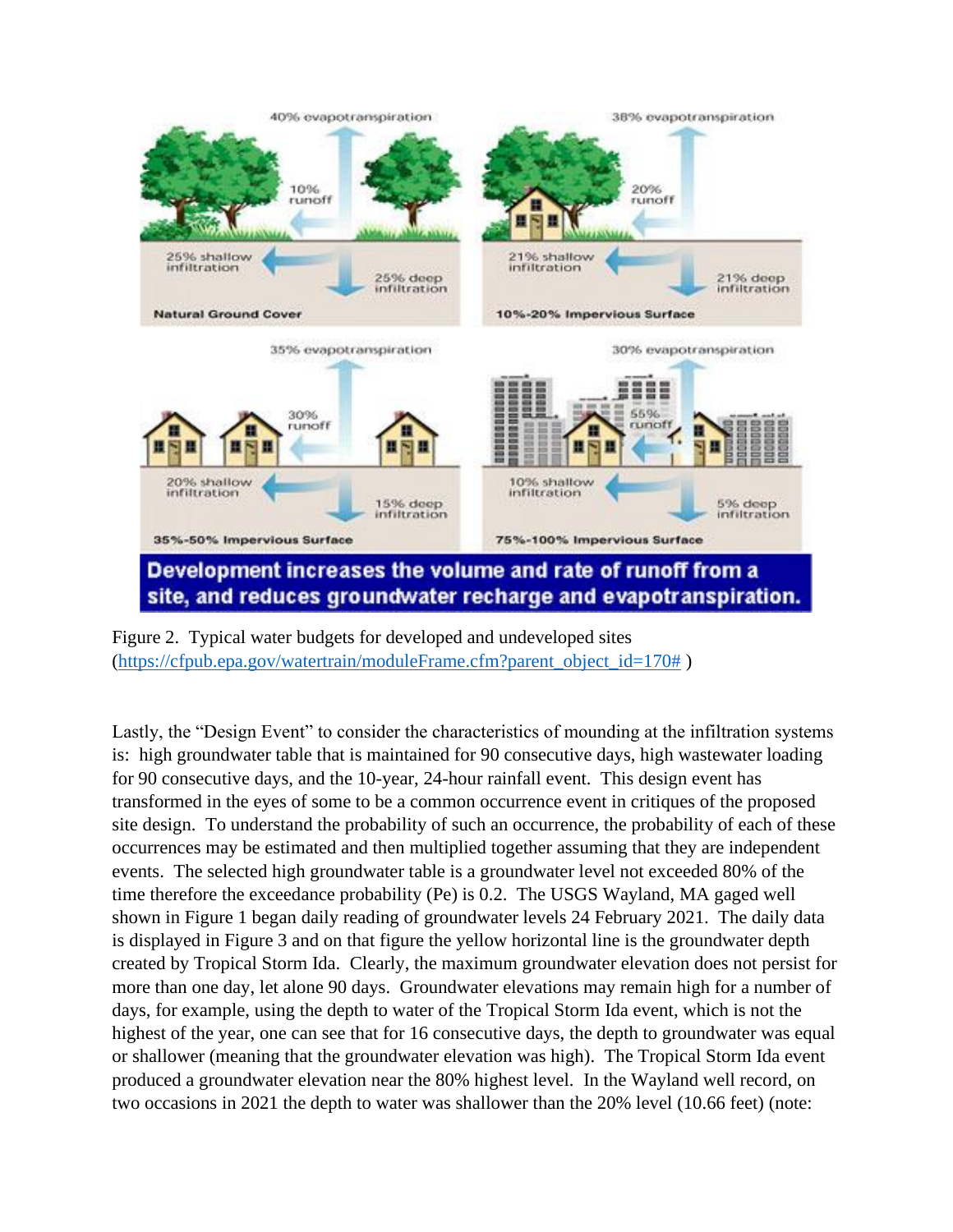shallow depth to groundwater means a high groundwater elevation). Without a very long record, assigning a probability of occurrence for 90 consecutive days with high groundwater elevation is difficult, however, July 2021 was reported to be the wettest July on record in Massachusetts [\(https://www.masslive.com/weather/2021/08/july-2021-is-officially-the-wettest-massachusetts](https://www.masslive.com/weather/2021/08/july-2021-is-officially-the-wettest-massachusetts-july-in-history-breaking-previous-record-by-134-inches.html)[july-in-history-breaking-previous-record-by-134-inches.html](https://www.masslive.com/weather/2021/08/july-2021-is-officially-the-wettest-massachusetts-july-in-history-breaking-previous-record-by-134-inches.html) and

<https://www.washingtonpost.com/weather/2021/12/29/wettest-2021-east-us/>). 2021 was one of the wettest years on record for the Commonwealth

[\(https://www.ncdc.noaa.gov/sotc/national/202113](https://www.ncdc.noaa.gov/sotc/national/202113) ). Using the NOAA Lowell, MA weather station [\(https://www.ncdc.noaa.gov/cdo-web/](https://www.ncdc.noaa.gov/cdo-web/) ) which has long term, near continuous monthly records back to 1892, July 2021 was the 11<sup>th</sup> wettest month on record (Pe =  $0.74\%$ ) and the third wettest July on record ( $Pe = 2.6\%$ ). Since this very wet month resulted in only 16 consecutive days with the groundwater elevation higher than the highest level 80% of the time, a very conservative estimate of 90 consecutive days with the groundwater higher than the highest 80% level is  $Pe = 0.01$  (one chance in 100 years).



Figure 2. USGS Wayland MA well daily depth to water.

The 10-year, 24-hour rainfall depth for Lowell, MA is 4.89 inches (NOAA Atlas 14, [https://hdsc.nws.noaa.gov/hdsc/pfds/pfds\\_map\\_cont.html](https://hdsc.nws.noaa.gov/hdsc/pfds/pfds_map_cont.html) ). This probability is developed by identifying the largest 24-hours of precipitation each year and developing statistics around this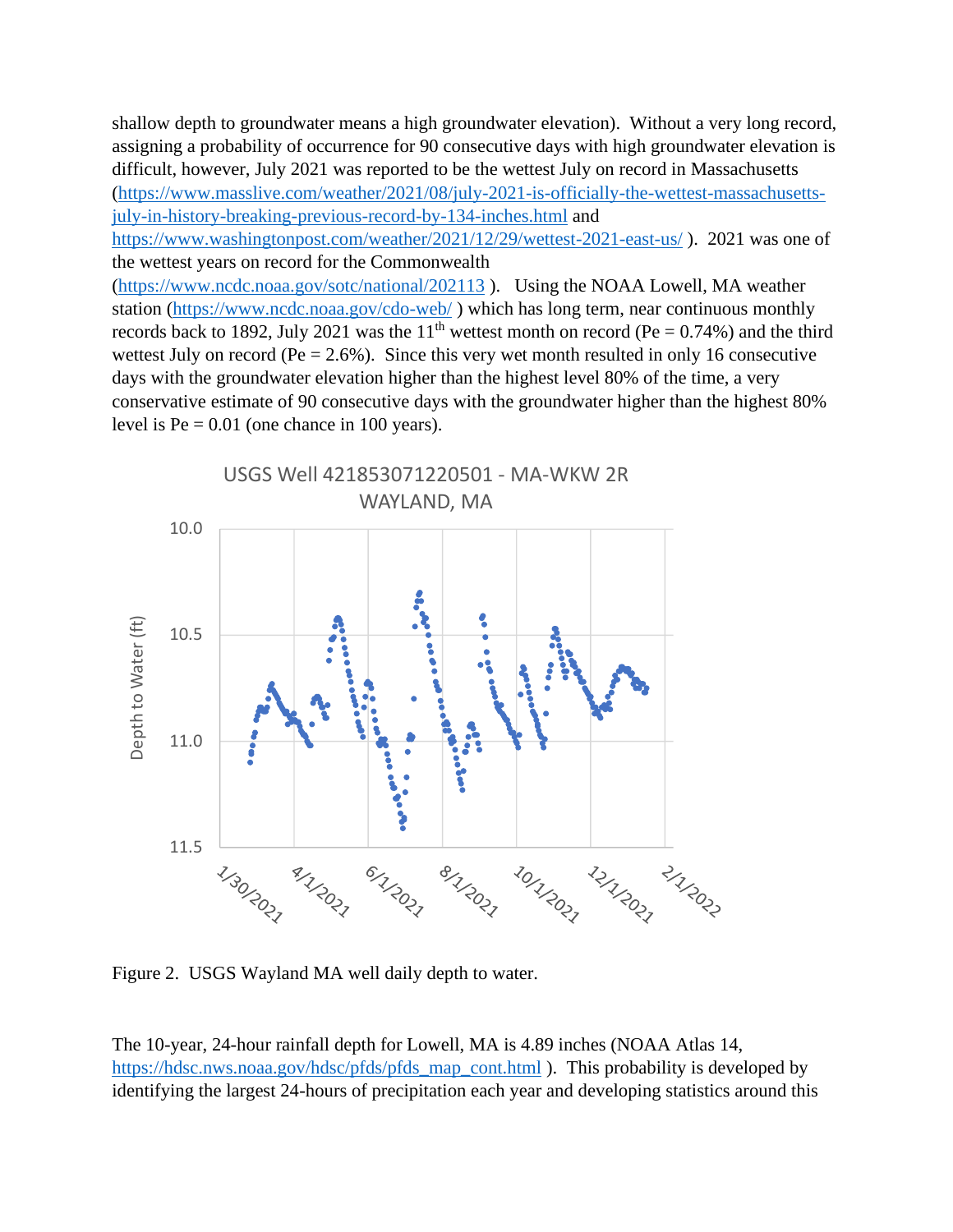very specific dataset (annual maxima). To develop the probability of getting that event or larger once or more times in 100 years, all days with rainfall were selected using the Lowell, MA NOAA climate data. The exceedance probability of 4.89 inches in the daily continuous record is 0.007% for the 129 years of record. For the purposes of this calculation, the probability of getting the 10-year, 24-hour storm will be 0.1.

Lastly, the high wastewater flow is not a common event, 90 consecutive days of that wastewater flow is a very rare occurrence, and without records, is challenging to associate with a probability, but a conservative value is set at 0.01 (one chance in 100).

Therefore, the probability of the Design Event {high groundwater table ( $Pe = 0.2$ ) that is maintained for 90 consecutive days (Pe  $= 0.01$ ), high wastewater loading for 90 consecutive days  $(0.01)$ , and the 10-year, 24-hour rainfall event  $(Pe = 0.1)$  is the simple product of all these probabilities or, 0.000002. This probability of occurrence is twice in one million years. By increasing the probability of the high wastewater flow to 0.1, that increases this probability to twice in 100,000 years. This incredibly low probability of occurrence should dispel any notion of using the design event for anything other than what it was intended: to understand groundwater mounding at and near to the infiltration systems.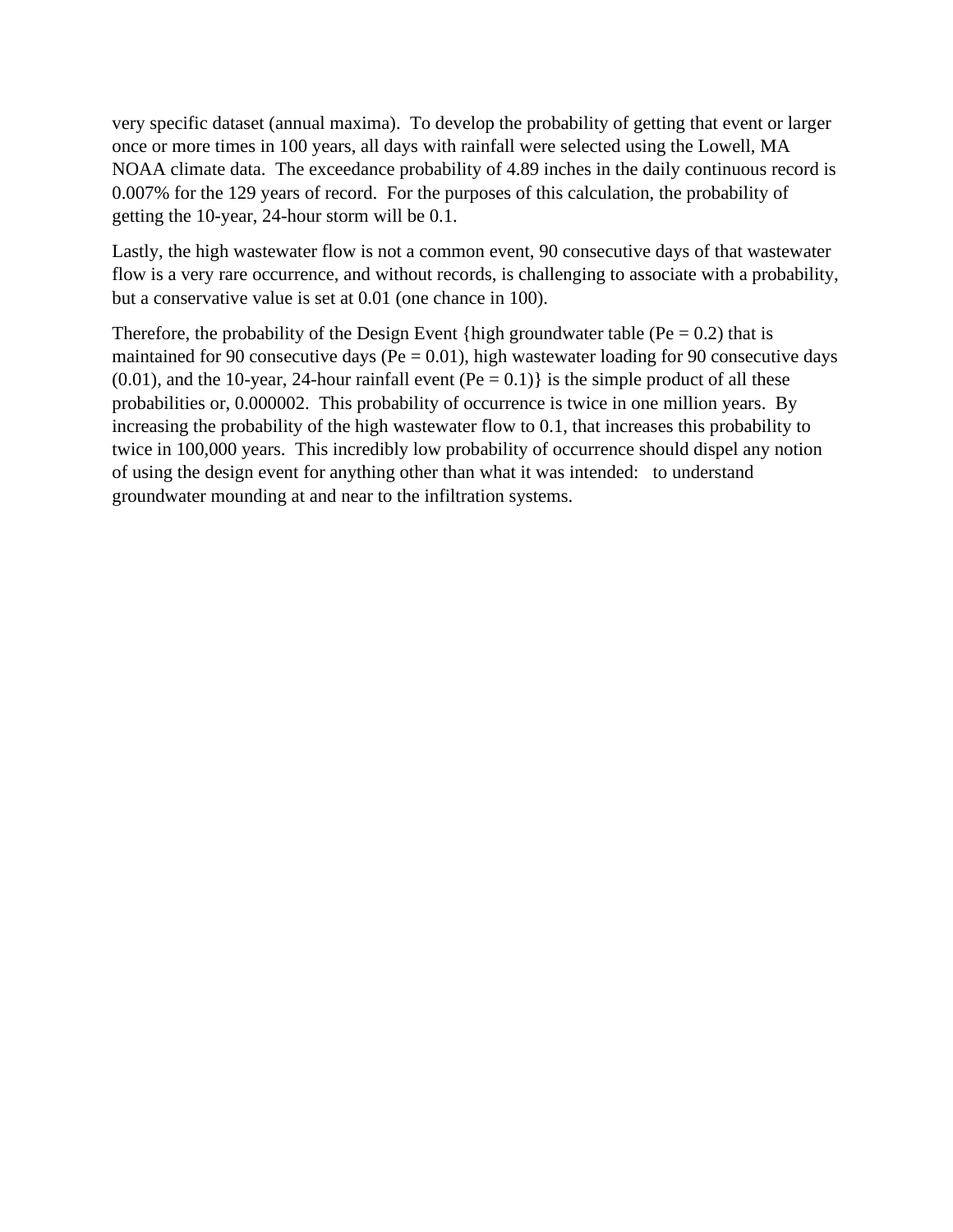

December 21, 2020

Mr. Joseph Berman, Chair **Weston Conservation Commission** Town Hall **PO Box 378** Weston, MA 02493

RE: 518 South Avenue Proposed 40B Housing Project Assessment of Hydrologic Impacts of Wastewater Treatment Plant (WWTP) Sewage Discharge

Dear Mr. Berman and fellow Commission Members:

I was recently on a site walk with Patrick Garner at 518 South Avenue to inspect the stream for the presence of an "Oxbow" feature (which was not there). During our site inspection Mr. Garner inquired as to how the proposed 38,000 Gallon Per Day (GPD) sewage flows from the WWTP might be put into context in terms of the hydrology of the wetland resources located on the premises.

This letter is in response to that inquiry. Prior to providing my analysis, however, I do want to reacquaint the Commission with my qualifications. While I have been a familiar face in front of your Commission for over 30-years, some of you may not be aware of my credentials.

First, my expertise lies within the subject area of surface water hydrology, drainage and stream mechanics. My master's degree in civil engineering is from Colorado State University (CSU), a leading institution for surface and groundwater hydrology, river morphology and atmospheric sciences. My master's program focused on river channel response to flood plain urbanization. While at CSU I created and ran movable bed physical models in the largest indoor flume in the United States. After graduating from CSU, I worked for a consulting firm providing water resources engineering throughout the southwest United States and ran computer simulation models of watersheds and rivers using the US Army Corp of Engineers HEC-1, HEC-2, HEC-HMS and HEC-RMS computer software. I believe it is fair to say that I am well-versed in the hydrologic sciences, stream mechanics, river morphology, sediment transport, and drainage systems.

I had worked for about 15-years as the sole peer review consultant to the Weston Conservation Commission. During that time period I reviewed a number of very large project with potentially significant wetland impacts, including the MWRA Norumbega covered storage tank, the re-construction of the Hultman aqueduct and the construction of a large vernal pool at the Weston Reservoir. I stopped providing this service when Donna Vanderclock became Town manager, as Ms. Vanderclock was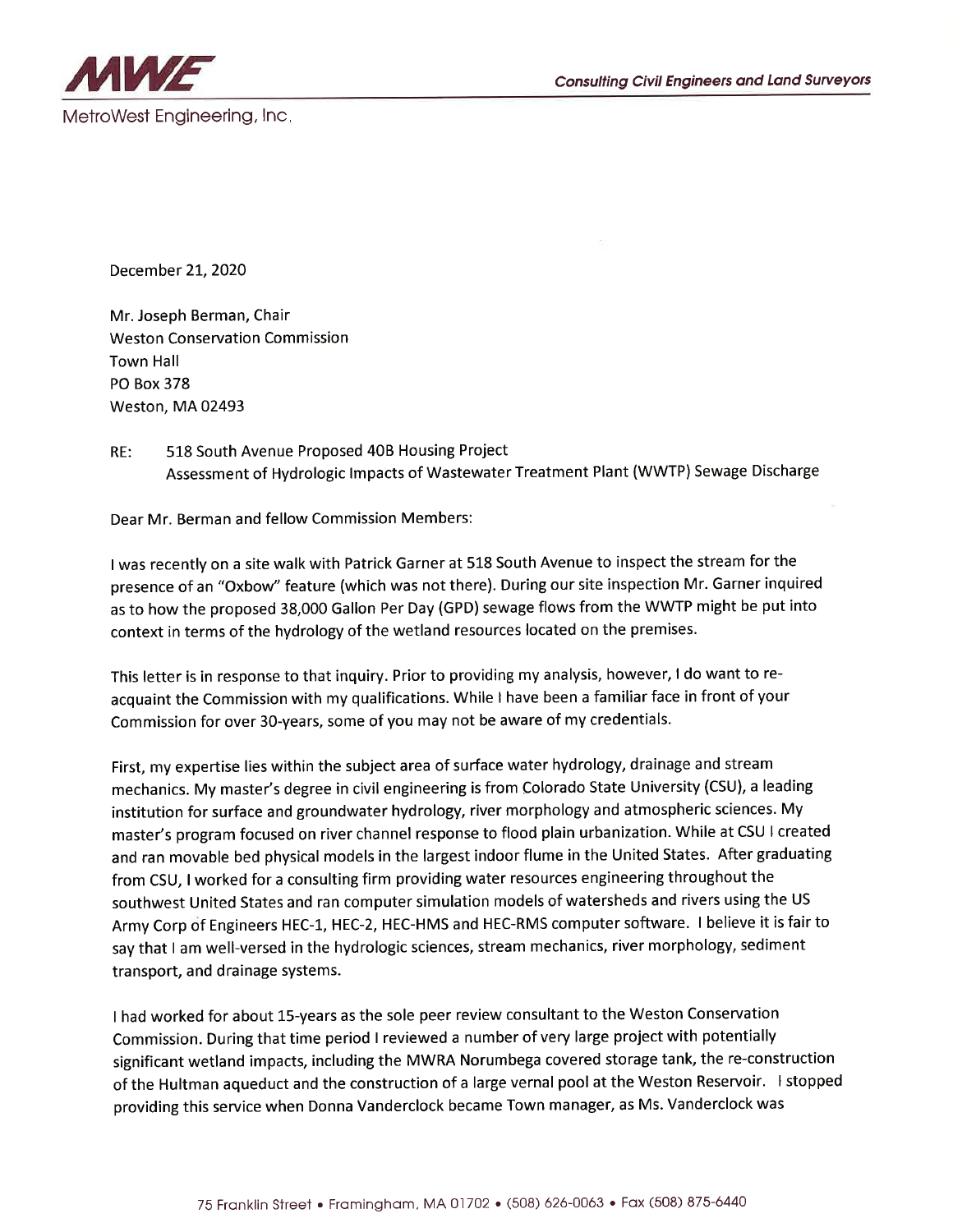concerned that there was an apparent conflict of interest in that role, as I also appeared before the Commission representing private clients. I have, however, continued to provide consulting services to town boards and committees (with guidance from the State ethics board). I have recently worked for the Zoning Board of Appeals as a peer review consultant for the Modera 40B project proposed at 751-761 Boston Post Road.

With that as background. I offer the following comments on the question that Mr. Garner posed to me:

### 1. Is 38,000 GPD sewage flow the right figure to consider?

Although I have not closely followed the proceedings for this project, my understanding is that Mr. Scott Horsley, working for project abutters, has opined that 38,000 GPD of flow from WWTP will alter the hydrology of the intermittent stream and Bordering Vegetated Wetland (BVW), as this flow is from the MWRA system and is not a flow natural to the contributing watershed. In essence his position is that this flow represents a diversion of out-of-basin flow of 38,000 GPD into the watershed, and this diversion is of sufficient magnitude to alter the hydrology of the watershed. The first question to consider is whether the 38,000 GPD figure is the appropriate flow to consider as a long-term, constant input into the watershed.

The short answer is that 38,000 GPD is not the appropriate value to use when considering long term impacts from a constant flow diversion into the watershed. Sewage flows, for the design of both septic system and WWTPs are derived from 310 CMR 15.203. Design flows are based upon peak flows not average daily flows. Design flows account for peak demand periods when flows spike. For a school, this might be dance recital day or graduation, while for a residence it might be for the once-a-year party. Design flows are estimated to be twice the average daily flow. In fact, when a facility use is not listed in 310 CMR 15.203, the code allows for water meter readings to be used to estimate the average daily flow from the facility or a similar facility. The design flow is then set at 200 percent of the calculated average daily flow.

In assessing the long-term impact of the sewage discharge on the groundwater table, as in a MOD-Flow groundwater mounding analysis, the proper figure to use is not the daily peak flow (which may only occur a few days a year), it is the average daily flow. Thus, in this instance, the groundwater mounding analysis of flows from the WWTP should be based on 19,000 GPD, not 38,000 GPD, as the latter figure will over-estimate the height of the mound that develops under the disposal bed.

### 2. Is 38,000 GPD a lot of water or a little?

The question of how much impact the introduction of an outside source of water will have on wetland resource areas is a function of the characteristics of the watershed in which the resources lie. The water that creates and supports the wetland resource areas is derived from the rainfall that falls within the limits of the watershed

The watershed characteristics and streamflow statistics for this watershed are easily derived by running the USGS StreamStats on-line program. The interactive program may be found at: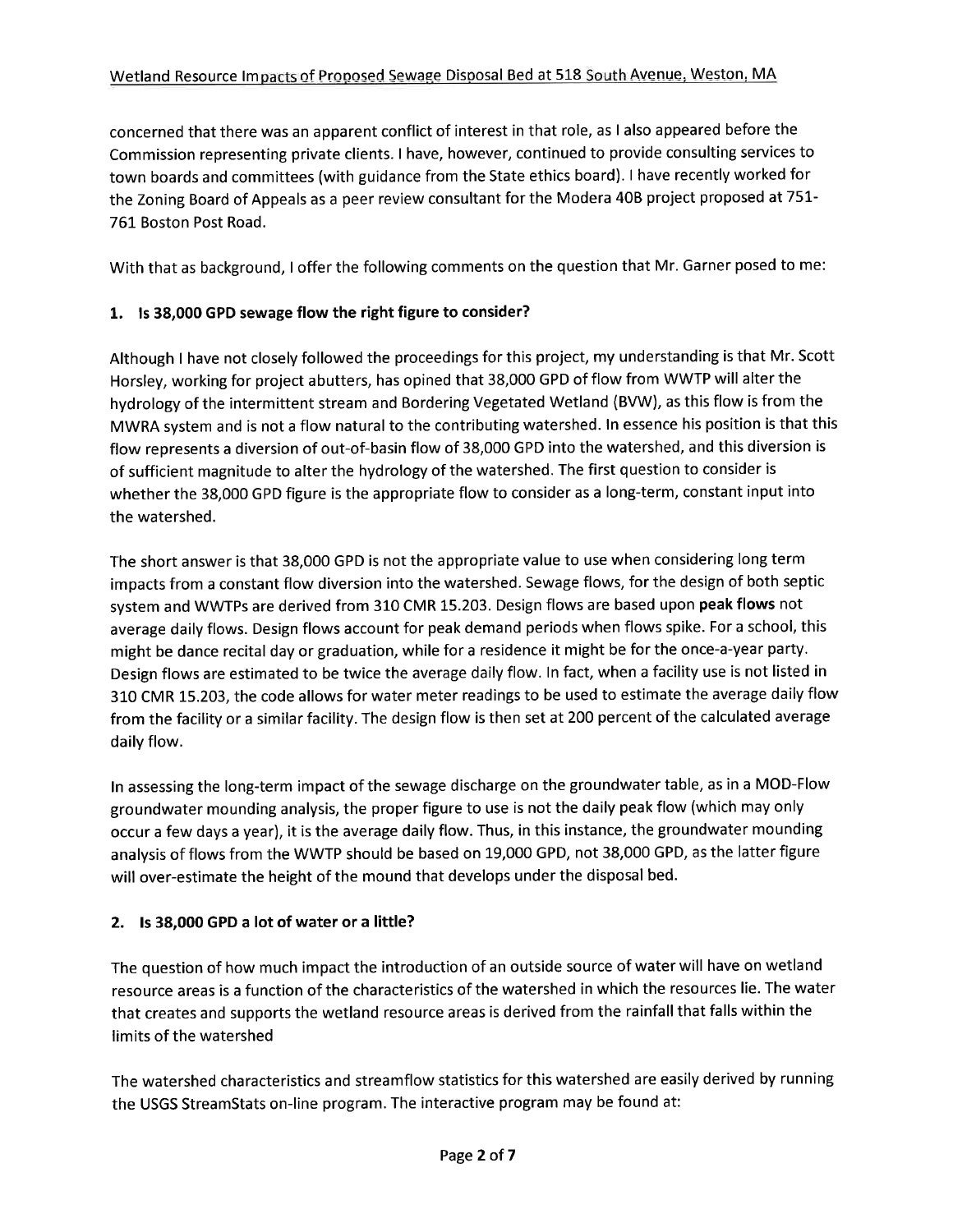### https://streamstats.usgs.gov/ss/

Running the program provides a wealth of useful data and statistics (please see attached report). Of note is the watershed size, at 0.39 square miles (SM) and the average annual precipitation, at 47-inches. These values may be used to calculate the total annual water budget for this watershed.

Using the total annual rainfall and the watershed area, the total volume of natural water that flows through the watershed, measured at the southerly terminus of the property, is 977.6 acre-feet (AF) or 4.2 x  $10^7$  cubic-feet (CF). This is water derived from rainfall.

The water introduced into the watershed on an annual basis from the WWTP, using the design flow of 38,000 GPD, is 42.5 AF, an order of magnitude less than the naturally occurring flow. If the more appropriate average daily WWTP flow of 19,000 GPD is used, the figure is halved to 21.3 AF or 2percent.

Another way to assess the magnitude of the water being introduced into the watershed from the WWTP is in terms of an equivalent annual rainfall. In other words, if rather than being diverted into the basin from a WWTP, additional rain fell on the watershed, how much rain would that be? Assuming the 19,000 GPD average flow, the equivalent annual precipitation volume will equate to 0.08-feet or 1-inch of additional rainfall. Considering the 47-inches of average annual rainfall that falls over the watershed, this also equates to a 2-percent increase in precipitation volume.

### 3. Will the additional WWTP flow increase stream flows or flooding impacts?

To assess this question, I have assumed that WWTP flows discharge directly to the stream, ignoring the actual groundwater storage that occurs. This is a worst-case scenario, where all flow immediately breaks out of the ground and flows into the stream (in other words the system has completely failed). For this exercise I have also assumed that the stream flow is peaking on a day when the flows from the WWTP reach the design flow, which is 200-percent of the Average Daily Flow. While this is an extremely unlikely confluence of events, the exercise is useful in that highlights the scale of the wastewater flows compared to stream flows.

Design flow from the WWTP equates to 0.06 cubic feet per second (CFS). The impact of this additional flow on base flood flows is shown in the table below:

| <b>Storm Event (24-hour)</b> | <b>Base Flood Flow (CFS)</b> | <b>WWTP Flow (CFS)</b> | <b>Percent Increase</b> |
|------------------------------|------------------------------|------------------------|-------------------------|
| 2-year                       | 20.1                         | 0.06                   | 0.3%                    |
| $10$ -year                   | 45.5                         | 0.06                   | 0.1%                    |
| 25-year                      | 62.1                         | 0.06                   | 0.1%                    |
| $100$ -year                  | 91.0                         | 0.06                   | $0.0\%$                 |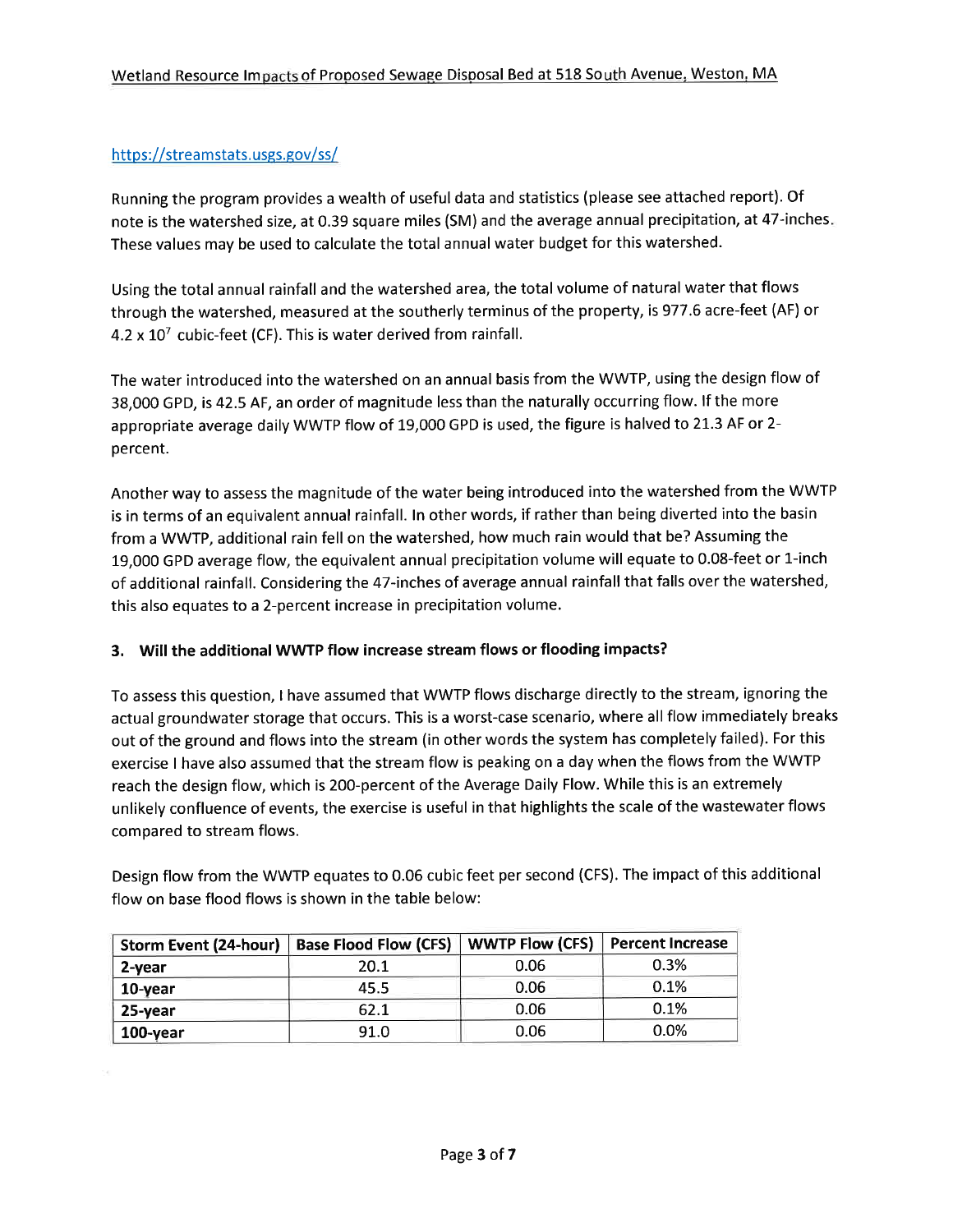As noted above, this analysis assumes an extreme, worst case example where none of the wastewater effluent is retained within the soil matrix of the sub-surface sewage absorption system, a circumstance with almost no possibility of actually happening.

In my professional opinion the 0.06 CFS flow increase is well below the accuracy of the regression model employed to calculate the flood flows and is statistically insignificant.

## 4. Will the discharge from the WWTP alter the stream flow regime from intermittent to perennial?

Intermittent streams cease to flow when the water table drops below the bed of the stream during summer periods of high evapotranspiration. In order to alter the flow regime from intermittent to perennial, the discharge from the WWTP would need to be substantial enough to raise the water table during summer and early fall periods along the length of the channel where the water table has receded to a depth below the channel.

The subject stream is intermittent, based upon my direct observation and from applying various StreamStats simulations, from its origin north of South Avenue to the point where it joins a second stream, near the east end of the faculty parking lot at the Weston High School. This is a stream segment that is approximately 3500-feet long.

The groundwater mound that will develop from the sewage disposal bed is a localized impact that dissipates quickly as one moves away from the disposal bed. Impacts from this groundwater mound, if any, will be limited to a very short length of the stream channel, that is roughly parallel to the long dimension of the wastewater disposal bed. This is a length of about 200-feet or less than 6-percent of the length of the intermittent stream. To the extent that the mound has any local impact at all, it will not be of such a magnitude that the stream flow regime will change from intermittent to perennial.

#### 5. Is this a unique situation?

Nearly every home, commercial, institutional and municipal facility in Weston is serviced by the MWRA water system and sub-surface sewage disposal systems. Every time a Weston resident or a person working in Weston opens a tap, a cross-basin diversion occurs whereby water from the Connecticut River Basin is diverted into a local watershed. The same is true for every community served by the MWRA.

While it is true that the proposed sewage disposal bed for this project is located relatively close to the intermittent stream, the watershed impacts are not dictated by the proximity to the stream but rather by the volume of water diverted from one basin to the other.

More importantly, the basin receiving the diversion is typically gaining the benefit of more water in the system to support natural habitat function, to the detriment of the Connecticut River Basin.

This situation is not even unique within the framework of recent projects that the Conservation Commission has reviewed and approved. The Modera Weston project at 751-761 Boston Post Road will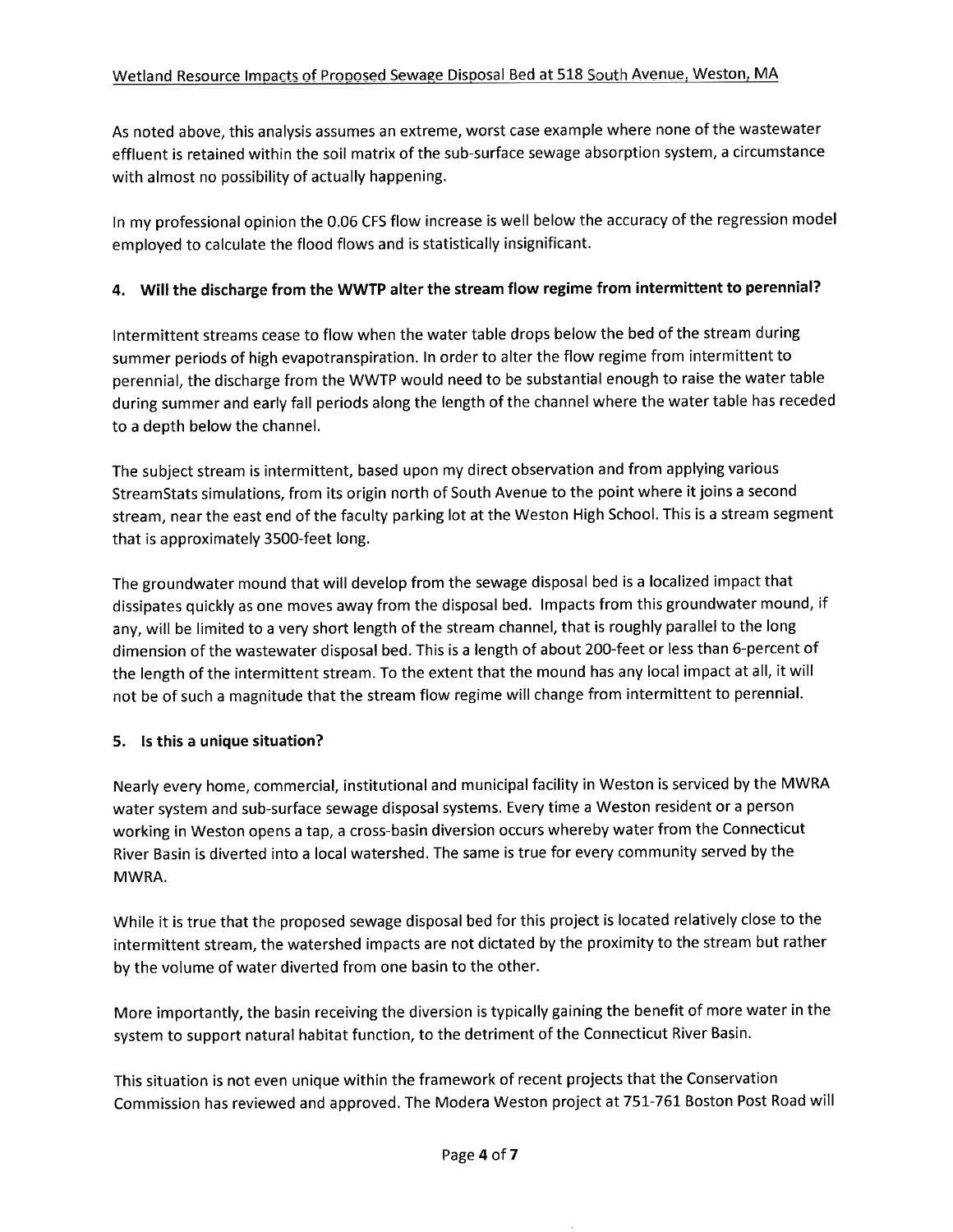discharge approximately 40,000 GPD of wastewater, also derived from the MWRA system, into a subsurface sewage disposal bed located 200-feet from a wetland that borders on Cherry Brook, a direct tributary the City of Cambridge water supply. Like the subject project, the 751-761 Boston Post Road project will divert MWRA water from the Connecticut River Basin in western Massachusetts to the Cherry Brook watershed and ultimately to the taps of residents in the City of Cambridge.

Another analogous project is the under-construction wastewater treatment plant at Pine Brook Country Club. That project is removing a direct effluent discharge line into Pine Brook in favor of a sub-surface sewage disposal bed adjacent to the brook.

These are just two examples among numerous projects in Weston that have proposed similar systems in similar environments. Other examples include systems at Meadow Brook School, The Cambridge School, The Rivers School, Weston Golf Club and the Brook School Apartments, a town-owned project.

# 6. Are there potential benefits that will result from the WWTP discharge?

The flow diversion into the watershed will likely have localized benefits to the system hydrology. Since the flow will be discharged into a sub-surface disposal bed, these flows will recharge ground water during periods of drought, when groundwater levels are depressed. This will help to support wetland vegetation and overall watershed habitat function during low-flow and drought periods. As noted above, the beneficial effects will be limited to the area in the immediate vicinity of the disposal bed.

# 7. Is the Title 5 Presumption Applicable to this sewage disposal bed?

Setback requirements for Sub-surface sewage disposal systems are stipulated in 310 CMR 15.211 (Title 5 Minimum Setback Distances). Systems that meet the minimum setback requirements are presumed to protect wetland resources, per 310 CMR 10.03 (3). While it is true that the WWTP and disposal system proposed for this project are regulated under 314 CMR 5.00, that body of regulations default to Title 5 as far as the disposal bed is concerned. Specifically, under definitions, 314 CMR 5.02 defines an On-site Subsurface Sewage Disposal System as "a system or series of systems for the treatment or disposal of sanitary sewage below the ground as defined in 310 CMR 15.002, Definitions". Accordingly, the Title 5 presumption concerning wetland protection applies if the system satisfies the minimum setback requirements. As the proposed system satisfies the minimum setback requirement of 50-feet to a BVW, the presumption is applicable.

# 8. Should the groundwater model for the sewage disposal bed consider the impact of porous pavement or pervious paving?

In terms of hydrologic function, porous or pervious pavement mimic a natural ground surface in that it allows rainfall to penetrate the ground surface and move downward through the soil matrix. When a surface is covered with porous pavement it behaves exactly as a surface covered with grass or even forest cover behaves. Sewage disposal beds are typically installed under grass lawns and installing a bed beneath a porous paving material is no different.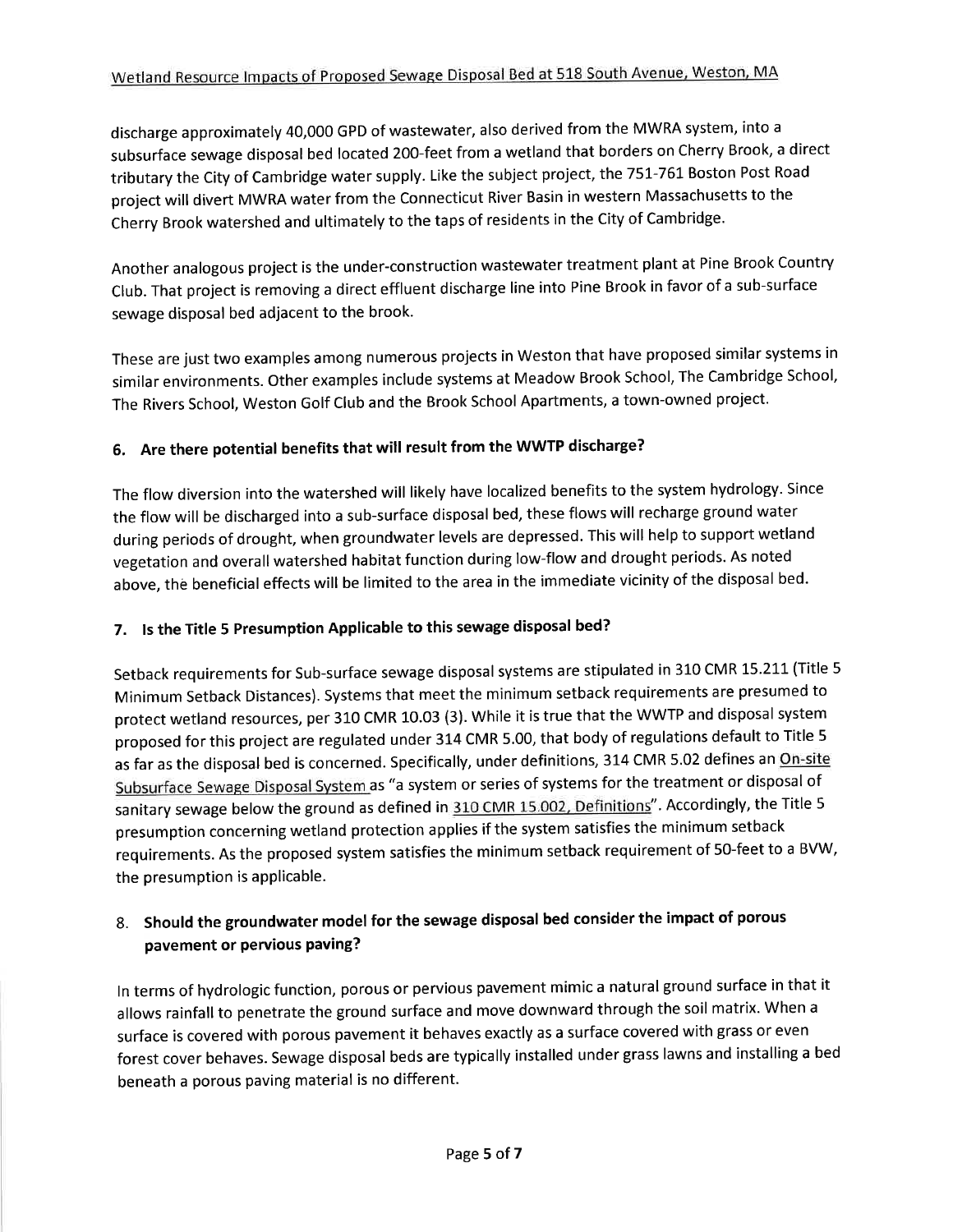Groundwater mounding studies are intended to evaluate the impact of a surcharge of water being injected into an area that is greater than that would occur under natural conditions (in other words greater than the natural precipitation that falls over that area). In other words, the model studies the impact of a flow diversion into a finite recharge area constructed beneath the ground surface. In the case of porous or pervious pavement, the flow that passes through the pavement is the naturally occurring rainfall. This is the same rainfall that would penetrate the ground surface is the surface was grass. It is not a surcharge flow or a diverted flow.

Of all the issues I was requested to review, this one truly strikes me as absurd. This is such a non-issue that I find it hard to believe that is has been raised by someone with a background in the subject matter.

## 9. Should the groundwater model for the sewage disposal field and the stormwater infiltration systems be considered jointly?

The groundwater mound that develops under the sewage disposal bed does so based upon a continuous, long-term input of sewage flow into the groundwater. Over time, a surcharge develops where the local water table, over and immediately adjacent to the sewage disposal bed becomes elevated over the pre-development condition. This is a persistent, long-term condition that creates a permanent surcharge on the local water table.

The stormwater infiltration system, in contrast, responds to temporal, episodic events, due to timespecific storm events. A local surcharge on the water table, beneath and adjacent to the infiltration system, develops during the storm event and quickly dissipates after the cessation of rainfall. A longterm surcharge to the water table does not occur. As a result, infiltration systems do not produce conditions which permanently alter the watershed conditions or disrupt watershed hydrology.

The standards required by MADEP for groundwater mounding studies for infiltration systems and sewage disposal systems are very different. Mounding studies for sewage disposal systems, assess long term impacts and the height of a sustained mound that develops over time. The intent is to ensure that four feet of separation is maintained between the bottom of sewage disposal bed and the water table, after the mound reaches its maximum height. Accordingly, the groundwater study for that condition uses a continuous inflow modeled over an extended time period of 90-days.

Groundwater mounding studies for infiltration systems are not always required by MADEP; mounding analysis is only necessary when the bottom of an infiltration system is proposed within 4-feet of the naturally occurring water table. When mounding studies of infiltration systems are called for, they consider only short-duration time series, typically a 24-hour storm event. For infiltration systems, the analysis goal is to ensure not that a specific offset to groundwater is maintained but rather that the infiltration water does not "surface" or break out of the ground. Mounding sturdies for infiltration systems typically look at a 72-hour time period, contrasted with 90-days for a mounding sturdy of a sewage disposal system.